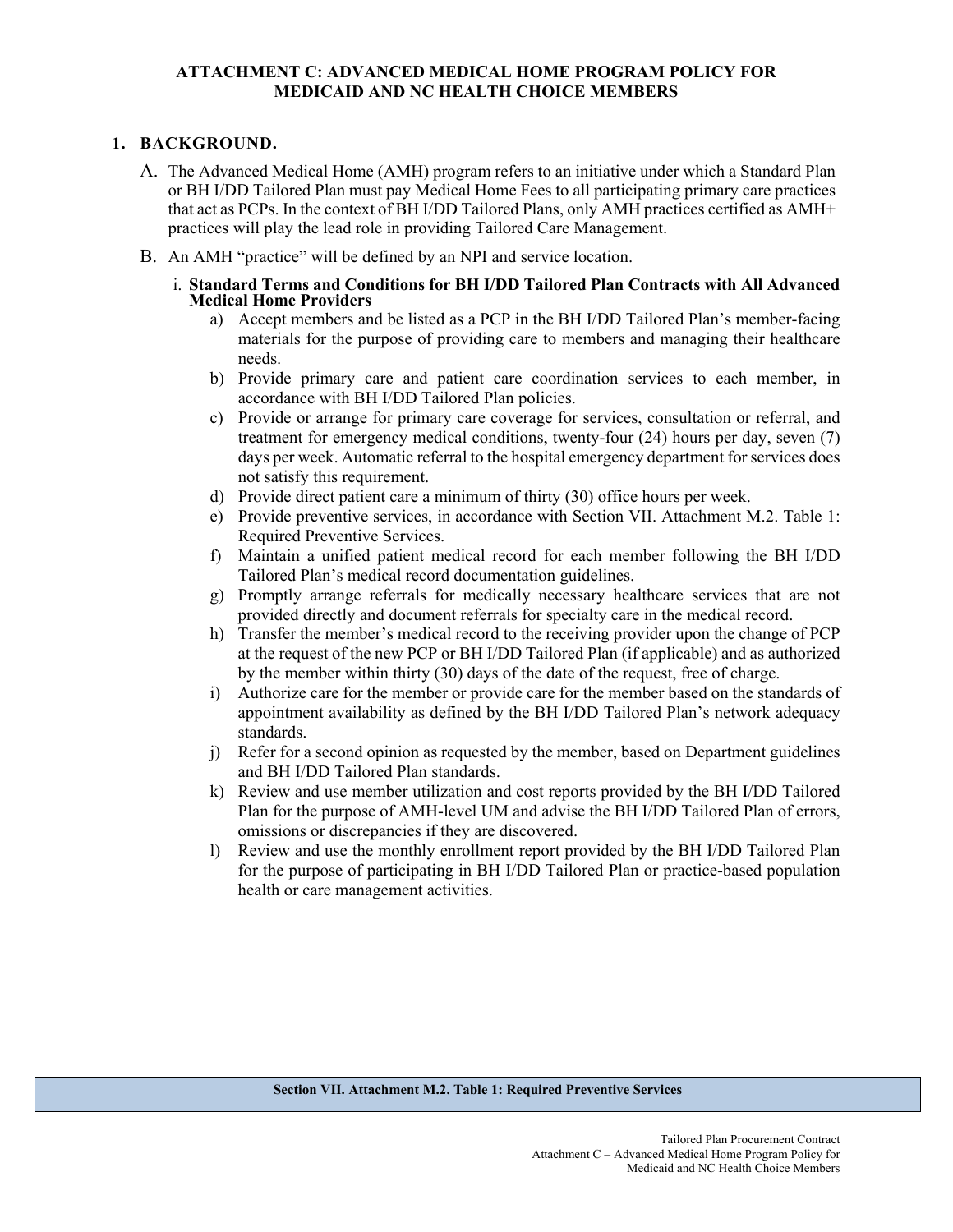|                                                                                                                                                                                                                        | Required for providers who serve the following age ranges (the age ranges are not displayed to the<br>provider on this screen; the age ranges will be used in PEGA workflow for approval and verification<br>purposes) |                                |                           |                           |                         |                         |                               |                          |                             |                          |                           |                     |                 |
|------------------------------------------------------------------------------------------------------------------------------------------------------------------------------------------------------------------------|------------------------------------------------------------------------------------------------------------------------------------------------------------------------------------------------------------------------|--------------------------------|---------------------------|---------------------------|-------------------------|-------------------------|-------------------------------|--------------------------|-----------------------------|--------------------------|---------------------------|---------------------|-----------------|
| Reference<br><b>Number</b>                                                                                                                                                                                             | <b>AMH</b><br>Preventative<br><b>Health</b><br><b>Requirements</b>                                                                                                                                                     | $\bf{0}$<br>to<br>$\mathbf{3}$ | $\bf{0}$<br>to<br>6       | $0$ to<br>11              | $0$ to<br>18            | $\bf{0}$<br>to<br>21    | $\boldsymbol{0}$<br>to<br>121 | $\mathbf{3}$<br>to<br>17 | $\overline{7}$<br>to<br>120 | 11<br>$\mathbf{t}$<br>18 | 11<br>$\mathbf{t}$<br>121 | $18\,$<br>to<br>121 | 21<br>to<br>121 |
| $\mathbf{1}$                                                                                                                                                                                                           | <b>Adult Preventative</b><br>and Ancillary<br>Health Assessment                                                                                                                                                        |                                |                           |                           |                         |                         | $\mathbf X$                   |                          | X                           |                          | $\mathbf X$               | $\mathbf X$         | $\mathbf X$     |
| $\sqrt{2}$                                                                                                                                                                                                             | <b>Blood Lead Level</b><br>Screening                                                                                                                                                                                   | $\mathbf X$                    | $\mathbf X$               | X                         | X                       | $\mathbf X$             | $\mathbf X$                   |                          |                             |                          |                           |                     |                 |
| $\mathfrak{Z}$                                                                                                                                                                                                         | Cervical<br>Cancer<br>Screening<br>(applicable to<br>females only)                                                                                                                                                     |                                |                           |                           |                         |                         | $\mathbf X$                   |                          | X                           |                          | $\mathbf X$               | $\mathbf X$         | $\mathbf X$     |
| $\overline{4}$                                                                                                                                                                                                         | Diphtheria,<br>Tetanus, Pertussis<br>Vaccine (DTaP)                                                                                                                                                                    | $\mathbf X$                    | $\mathbf X$               | $\boldsymbol{\mathrm{X}}$ | $\mathbf X$             | $\mathbf X$             | $\mathbf X$                   | $\mathbf X$              |                             |                          |                           |                     |                 |
| 5                                                                                                                                                                                                                      | Haemophilus<br>Influenza Type B<br>Vaccine Hib                                                                                                                                                                         | $\mathbf X$                    | $\mathbf X$               | $\mathbf X$               | $\mathbf X$             | $\mathbf X$             | $\mathbf X$                   | $\mathbf X$              |                             |                          |                           |                     |                 |
| 6                                                                                                                                                                                                                      | Health Check<br>Screening<br>Assessment                                                                                                                                                                                | $\mathbf X$                    | $\mathbf X$               | $\mathbf X$               | $\mathbf X$             | $\mathbf X$             | $\mathbf X$                   | $\mathbf X$              | $\boldsymbol{\mathrm{X}}$   | $\mathbf X$              | $\mathbf X$               | $\mathbf X$         |                 |
| $\boldsymbol{7}$                                                                                                                                                                                                       | Hearing                                                                                                                                                                                                                |                                | $\mathbf X$               | $\mathbf X$               | $\mathbf X$             | $\mathbf X$             | $\mathbf X$                   | $\mathbf X$              | $\mathbf X$                 | $\mathbf X$              | $\mathbf X$               |                     |                 |
| 8&9                                                                                                                                                                                                                    | Hemoglobin or<br>Hematocrit                                                                                                                                                                                            | $\mathbf X$                    | $\boldsymbol{\mathrm{X}}$ | X                         | X                       | $\mathbf X$             | X                             | $\mathbf X$              | X                           | $\mathbf X$              | $\mathbf X$               | $\mathbf X$         | X               |
| $10\,$                                                                                                                                                                                                                 | <b>Hepatitis B</b><br>Vaccine                                                                                                                                                                                          | $\mathbf X$                    | $\mathbf X$               | $\mathbf X$               | $\mathbf X$             | $\mathbf X$             | $\mathbf X$                   | $\mathbf X$              |                             |                          |                           |                     |                 |
| 11                                                                                                                                                                                                                     | Inactivated Polio<br>Vaccine (IPV)                                                                                                                                                                                     | $\mathbf X$                    | $\mathbf X$               | $\mathbf X$               | $\mathbf X$             | $\mathbf X$             | $\mathbf X$                   | $\mathbf X$              |                             |                          |                           |                     |                 |
| $12\,$                                                                                                                                                                                                                 | Influenza Vaccine                                                                                                                                                                                                      | $\mathbf X$                    | $\mathbf X$               | $\mathbf X$               | $\mathbf X$             | $\mathbf X$             | $\mathbf X$                   | $\mathbf X$              | $\mathbf X$                 | $\mathbf X$              | $\mathbf X$               | $\mathbf X$         | $\mathbf X$     |
| $\overline{13}$                                                                                                                                                                                                        | Measles, Mumps,<br>Rubella Vaccine<br>(MMR)                                                                                                                                                                            | $\mathbf X$                    | $\mathbf X$               | $\mathbf X$               | $\mathbf X$             | $\mathbf X$             | $\mathbf X$                   | $\mathbf X$              |                             |                          |                           |                     |                 |
| 14                                                                                                                                                                                                                     | Pneumococcal<br>Vaccine                                                                                                                                                                                                | $\mathbf X$                    | $\mathbf X$               | $\mathbf X$               | $\mathbf X$             | $\mathbf X$             | $\mathbf X$                   | $\mathbf X$              | $\mathbf X$                 |                          | $\mathbf X$               | $\mathbf X$         | $\mathbf X$     |
| 15                                                                                                                                                                                                                     | Standardized<br>Written                                                                                                                                                                                                | $\mathbf X$                    | $\mathbf X$               | $\mathbf X$               | $\mathbf X$             | $\mathbf X$             | $\mathbf X$                   | $\mathbf X$              |                             |                          |                           |                     |                 |
| 16                                                                                                                                                                                                                     | Tetanus                                                                                                                                                                                                                |                                |                           | $\overline{X}$            | $\overline{\textbf{X}}$ | $\overline{\textbf{X}}$ | $\overline{\textbf{X}}$       | $\overline{\textbf{X}}$  | $\overline{X}$              | $\overline{\text{X}}$    | $\overline{\text{X}}$     | $\overline{X}$      | $\overline{X}$  |
| Section VII. Attachment M.2. Table 1: Required Preventive Services                                                                                                                                                     |                                                                                                                                                                                                                        |                                |                           |                           |                         |                         |                               |                          |                             |                          |                           |                     |                 |
| Required for providers who serve the following age ranges (the age ranges are not displayed to the<br>provider on this screen; the age ranges will be used in PEGA workflow for approval and verification<br>purposes) |                                                                                                                                                                                                                        |                                |                           |                           |                         |                         |                               |                          |                             |                          |                           |                     |                 |